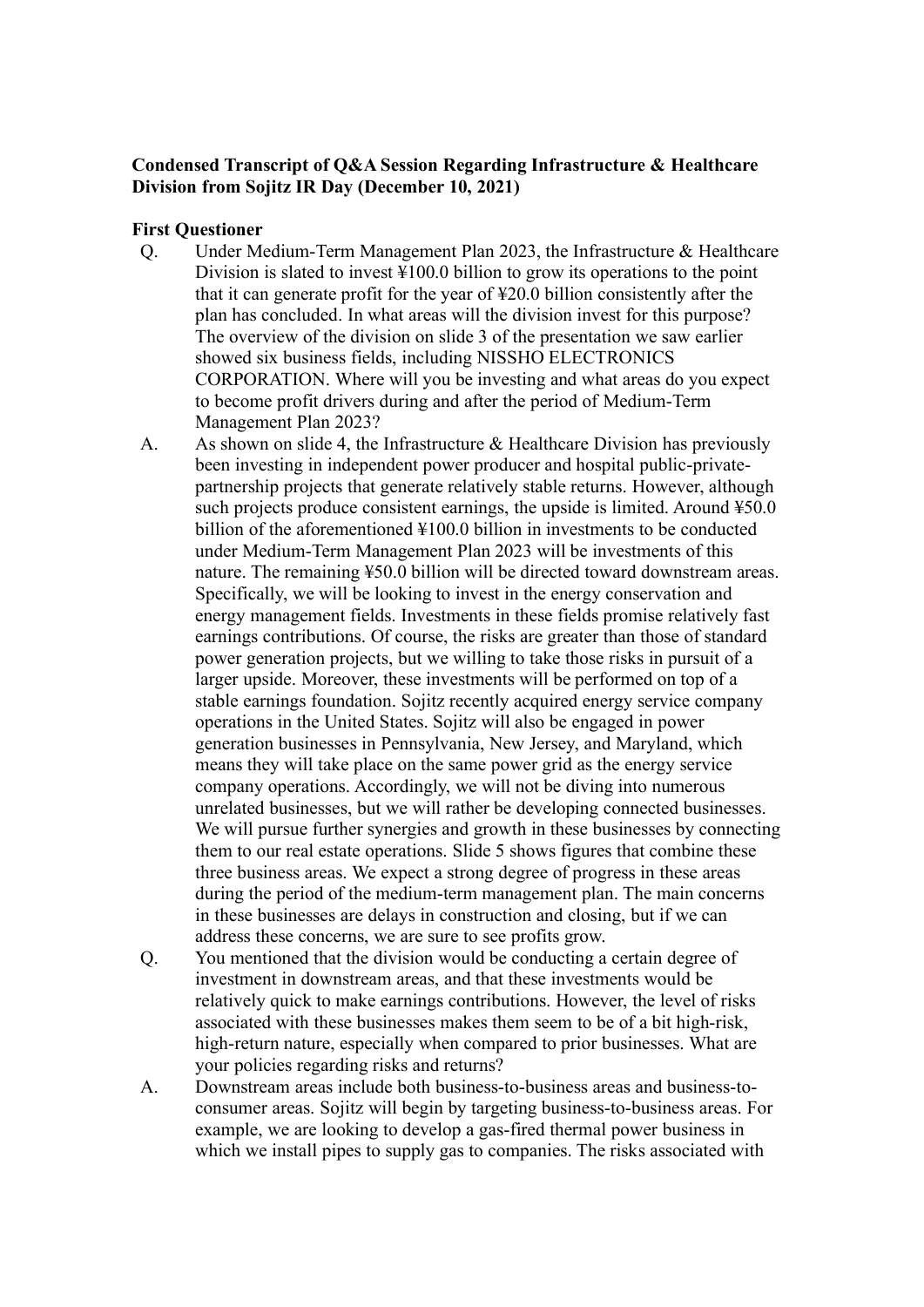this business include contract cancelations and the high barrier to entry. We are considering the possibility of developing our electricity retail business in Spain with an eye to branching out from business-to-business areas to business-to-consumer areas, but the prices in this business are quite low. This situation will make things challenging for us in terms of costs of capital should funds or other rivals appear. However, Spain offers regional advantages, like the possibility of collaborating with soccer teams. In Spain, 64% of the population identifies as soccer fans, and 40% of people are highly passionate fans. In this manner, the country has a culture and values of living together with soccer. We are thus tasked with finding ways of addressing the risk of contract cancelations by increasing the retention of customers who are soccer fans. We therefore intend to advance multiple collaborative campaigns with soccer teams with the aim of reducing our churn rate. Electricity costs need not be low. Based on this belief, Sojitz will seek to provide reasonably affordable electricity that has additional value included in the price to increase customers' willingness to pay.

- Q. Whether business to business or business consumer, electricity wholesale businesses entail a structural susceptibility to volatility in electricity prices, as is currently being seen this winter. Is it safe to assume that Sojitz is not getting involved in businesses that face risks of massive losses?
- A. Looking at the Spanish electricity retail business of Nexus Energia S.A., we have effectively hedged against the risks of short-term fluctuations. You see, although the range of hedging products available in Japan is quite limited, there is a wide range of products to take advantage of in overseas markets. We therefore do not expect operations to feel a significant impact this winter. However, it is possible that major oil companies or older power companies will attempt to compete by driving down prices. For this reason, we are not limiting our operations in Spain to retail; we are also securing reliable sources of renewable energy. This is not so much a task for Nexus as it is a task for Sojitz as a major shareholder of Nexus. We aim to procure power reliably by developing such power sources, and we have stated this intention to Nexus.
- Q. Am I correct in thinking that Sojitz will be expanding its power procurement capabilities in upstream businesses while also managing its portfolio in a manner that allows it to minimize the associated risks?
- A. You are correct. We may face unforeseen risks in the future, but we will need to overcome these risks.

## **Second Questioner**

- Q. Slide 5 shows the returns expected from investments conducted as part of growth strategies under the medium-term management plan. It was stated that you anticipate returns of ¥10.5 billion during the period of the plan, but you also said that it will take a while for infrastructure related businesses to begin producing returns. What amount of returns do you consider to be assured? Roughly one year has passed since the formulation of the medium-term management plan. What is the level of returns that you expect to be highly likely to be achieved?
- A. We have earmarked ¥100.0 billion for investments during the period of the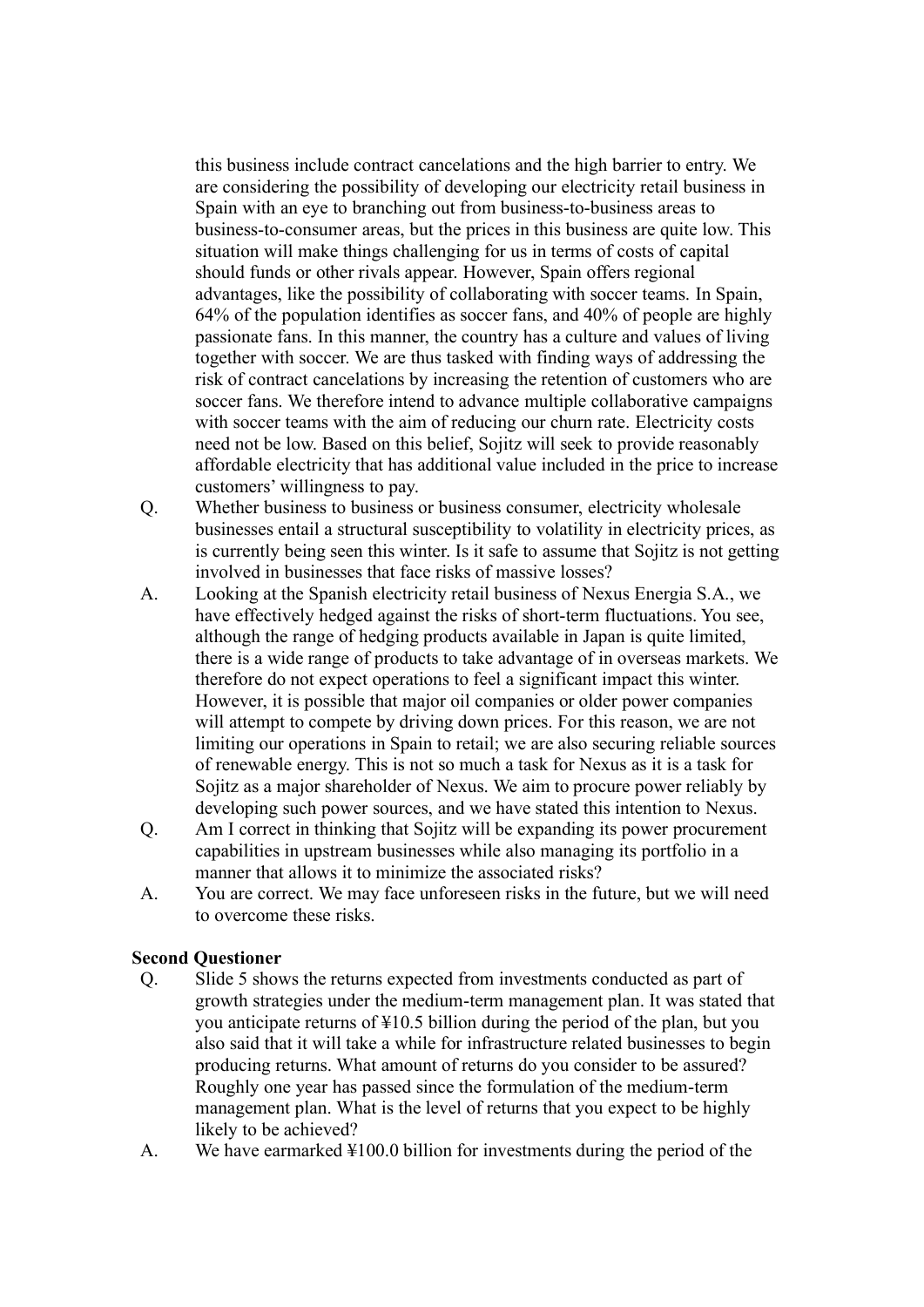medium-term management plan, and we expect to invest around 80% of this amount during the year ending March 31, 2022. We therefore anticipate a certain degree of returns from these investments. However, we have to remain mindful of the impacts of the COVID-19 pandemic. There are some projects in which construction is behind schedule as a result of the pandemic, and this makes it unclear how much in returns these projects will be able to generate. Luckily, the pandemic seems to be subsiding, and we therefore look to push toward getting these projects commercially operational as quickly as possible.

- Q. Could you please offer some details about the telecommunications tower business in the Philippines you announced? IPS Co., Ltd., and other listed Japanese companies are developing telecommunications businesses in the Philippines. However, large financial conglomerates tend to be responsible for urban development in this country, and they are those the ones that own the land. It therefore seems like a foreign company, such as Sojitz, might struggle if it tried to enter into this market. I am also not sure what type of competition Sojitz might face from local companies. However, I sense that there is a lot of potential in the business. What, specifically, will be your strategy in this business?
- A. There are currently already three major telecommunications carriers in the Philippines. We have decided to acquire an existing business operator that has a strong relationship with one of these carriers, and we therefore will have a relatively strong foothold with regard to one-third of this market. Smart Communications, Inc., another of the three major telecommunications carriers, is receiving support from Nippon Telegraph and Telephone Corporation. We look to gain access to this company by teaming up with Japanese and overseas partners. We will thereby aim to develop a business foundation that has a connection to two-thirds of the market. Meanwhile, mobile phone service providers have already begun employing a sale and leaseback scheme with regard to their communications towers. Through this scheme, they sell their towers to tower sharing companies to switch to a lease arrangement. Sojitz hopes to facilitate this trend, and we believe that the potential for earnings to be generated through this approach is very high.

## **Third Questioner**

- Q. What risks does Sojitz face with regard to its ability to recover investments in telecommunications tower operations in Myanmar? What are Sojitz's thoughts regarding risks given the recent political issues seen in this country? Also, I understand that Sojitz has significantly downsized its crude-oil related assets. Has they been any changes to your asset holding policies?
- A. The political issues in Myanmar are incredibly troubling. However, telecommunications towers are essential pieces of infrastructure, and the trends in their usage have been favorable. Regardless, we are concerned with the halt to the construction of the new type of tower that we had originally intended to target.

We also need to be mindful of risks like the physical attacks launched against telecommunications tower companies by certain government bodies. Another issue we need to consider is foreign exchange restrictions. Roughly half of our